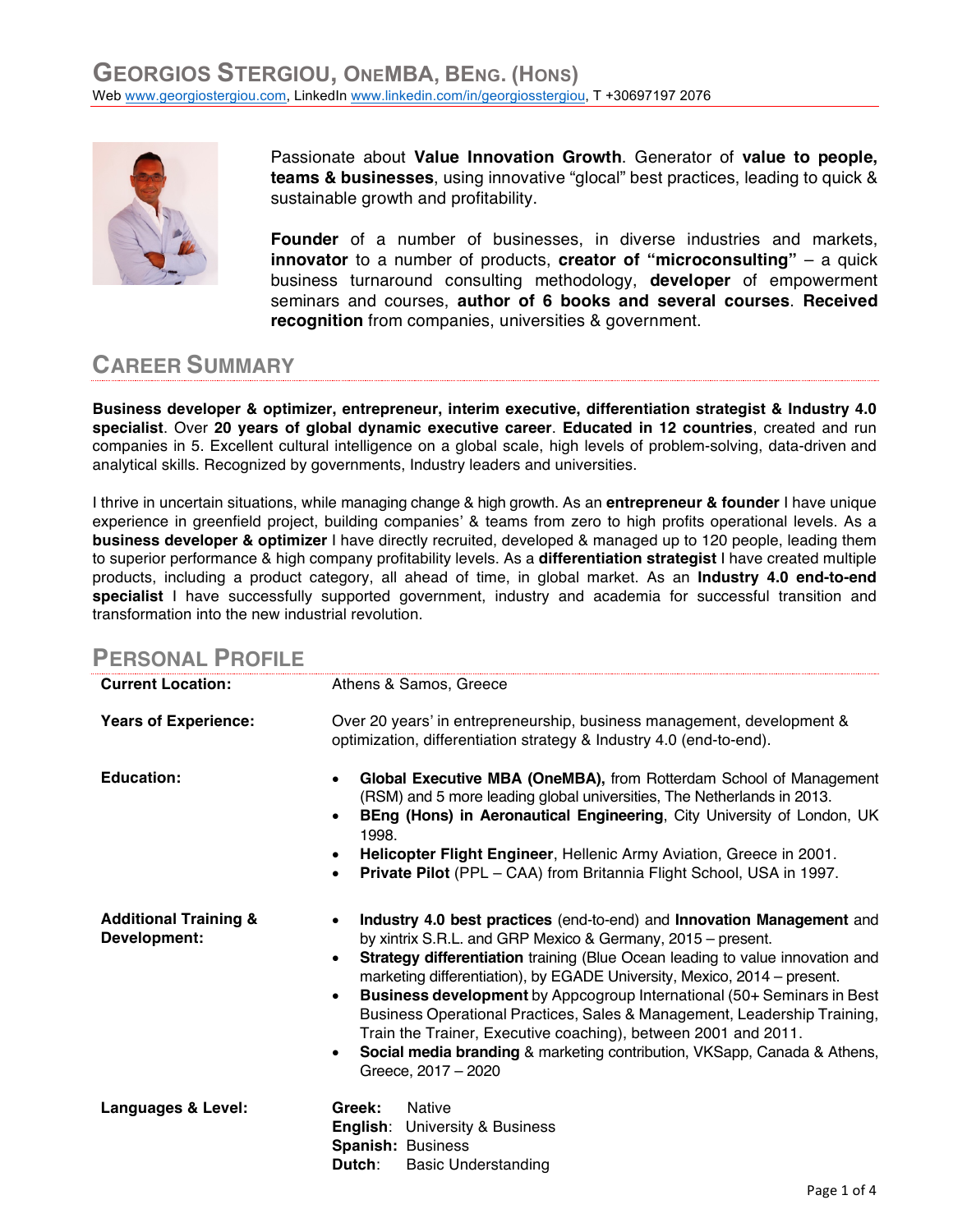## **OTHER ACCOMPLISHMENTS**

| Innovation: |             | Created category and product differentiation related to Industry 4.0 solutions (end-to-end).<br>Co-developed 'augmented" consulting & services for smart manufacturing market needs.<br>Developed own consulting methodology for quick & sustainable business turnaround (S & M).<br>Developed new brand and strategic study for the island of Samos, Greece.<br><b>Invented "YS Bottle"</b> , enabling consistent "fizziness" quality up to the last glass.<br>Achieved 2% efficiency increase in wind turbines. |  |
|-------------|-------------|-------------------------------------------------------------------------------------------------------------------------------------------------------------------------------------------------------------------------------------------------------------------------------------------------------------------------------------------------------------------------------------------------------------------------------------------------------------------------------------------------------------------|--|
|             |             | Scholarship: Onassis Foundation Institute for Masters of Aerospace Engineering in Embry-Riddle Univ., USA.                                                                                                                                                                                                                                                                                                                                                                                                        |  |
|             | Internship: | Airbus Customer Support Services Division, - Offered four job positions, France.                                                                                                                                                                                                                                                                                                                                                                                                                                  |  |

## **SKILLS & COMPETENCES**

| <b>Industry Knowledge:</b> | Operations, Immersive technologies, Industry 4.0, sustainability, consulting,<br>manufacturing, sales & marketing, aeronautical, travel & tourism, real estate.                                                                                                                                              |
|----------------------------|--------------------------------------------------------------------------------------------------------------------------------------------------------------------------------------------------------------------------------------------------------------------------------------------------------------|
| <b>Process Knowledge:</b>  | Entrepreneurship, business & innovation management, product development<br>& management, differentiation strategy (Blue Ocean), value innovation,<br>performance management, profit & revenue growth, consulting, interim<br>management, project management, Industry 4.0 end-to-end, internet<br>marketing, |
| <b>Systems Knowledge:</b>  | SMART Software Solutions (Industry 4.0 compatible).                                                                                                                                                                                                                                                          |

## **EXPERIENCE**



## *CEO & Co-Founder RedVelvetXR* **Athens, Greece**

Red Velvet XR is creating Extended Realities Journeys. The company empowers organizations and developers who aspire to conquer Virtual, Augmented and Mixed Reality. It does this by offering tailor-made, end-to-end XR strategy, applications, & service industry-specific solutions.

Using an innovative approach Red Velvet XR supports 1) Transitions to Extended Reality, including Industry 4.0 specific demands, 2) Tailor-made XR applications and 3) Augmented services, Educational Partnerships. By combining over 20 years of global experience in consulting & business development, with XR & industry 4.0 best practices, RedVelvetXR enhances clients productivity and training capabilities, optimizes performance, promotes collaborative working, allowing engagement of customers efficiently, increase in revenues and cost reductions.

Currently, the company is in the process of securing its first international deal while having formulated partnerships with Universities and collaborations with top developers and design firms.

**Nov. 2021 – Present**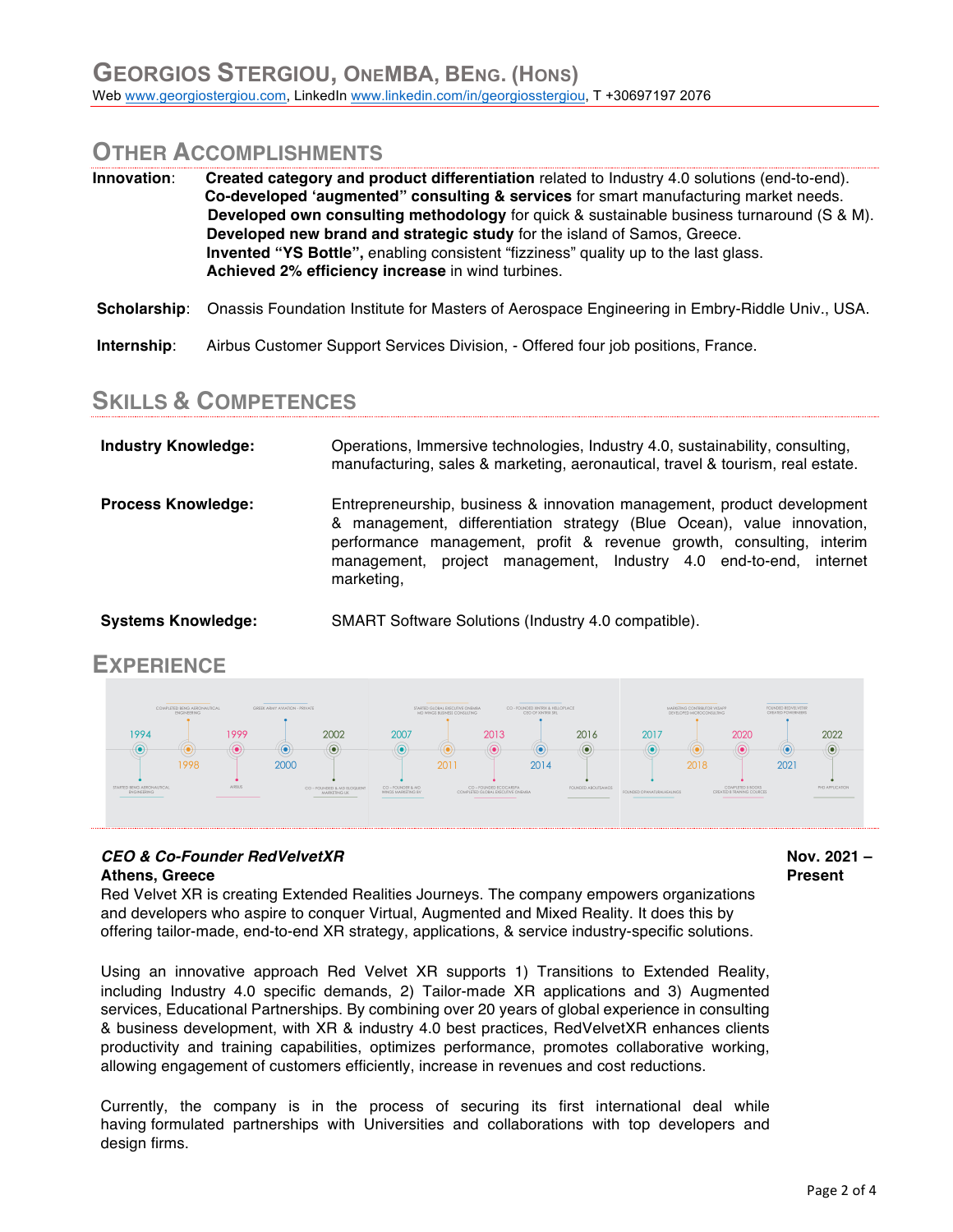## **GEORGIOS STERGIOU, ONEMBA, BENG. (HONS)** Web www.georgiostergiou.com, LinkedIn www.linkedin.com/in/georgiosstergiou, T +30697197 2076

## *Interim Executive* **at XINTRIX S.R.L.**

## **Monterrey, Mexico & Athens, Greece**

Hand selected by partners to orchestrate entry into new market (Mexico & Americas). Built company from concept to realization, streamlining operational performance. Formulated and implemented entry into the market, strategy & marketing. Balanced short and long-term ROI needs, increasing profit margins by 40%. Orchestrated discussion with investors and clients securing contracts ahead of time. Responsible for webpage creation, internet marketing, sales & network.

Achievements:

- Created innovative new products, product category and payment models (3 new).
- Build new brand, webpage and internet marketing, reducing by 225% marketing costs.
- Identified unique financing savings of 70% to clients through government initiatives.
- Developed and implemented differentiation strategy leading to value innovation.
- Cultivated, coordinated and negotiated all internal and external strategic alliances, including private and governmental organizations and industrial groups.
- Raised partner company value by \$8M.
- Business case written by EGADE University on strategy & marketing approach created.
- Presented company to over 130 global OneMBA 2015 LATAM residency students.

## *Founder* **at OPA Natural Healing Products**

#### **Samos, Greece**

Created OPA as way to "preserving knowledge", in the process saving knowledge of hundreds of years, about to be lost. Manufactured the product, developed the brand, marketplace, strategy and generated sales in local and foreign markets. Currently discussing with francizes for placing the product and expanding diversity of offerings.

## *Founder* **at www.aboutsamos.com**

## **Samos, Greece**

About Samos was created from scratch to differentiate and support the tourism growth of Samos. The site specializes in information, unique experiences and accommodation. The focus was on the empowerment of the local community while helping visitors of the island. Internet marketing & "micro-consulting" helped businesses differentiate, improve customer service, communicate effectively with clients reaching "best ever" levels.

Achievements:

- Formulated & implemented "Blue Ocean" strategy to achieving differentiation & value innovation.
- Aligned image, new brand, structure, and created webpage, internet marketing, sales, etc.
- Built company from concept to realization, streamlining operational performance
- Cultivated, coordinated and negotiated all internal and external communication, network, strategic alliances, marketing, financial, etc.
- Developed a holistic approach, for the local region's development
- During summer 2019 we partnered with 30+ key businesses & offered quick business turnaround consulting support
- Currently, the number one site in Google searches about the island (30% of total island traffic 2020).

## *Marketing Contributor* **at VKSapp, Industry4.gr & Quora Toronto, Canada & Athens, Greece.**

Handpicked by both companies to contribute on Industry 4.0 related topics on US & EU market. Investigate market trends & client needs on a global scale. Published 10 Industry 4.0 related articles & blogs on LinkedIn, Quora & company site.

Achievements:

- One of Quora's top Industry 4.0 knowledge contributors.
- Over 1000 follower and readers of my articles in LinkedIn.

**Mar. 2014 – Oct. 2021**

# **Present**

**May 2017 –**

#### **Mar. 2016 – Present**

 **Mar. 2018 – Sept. 2020**